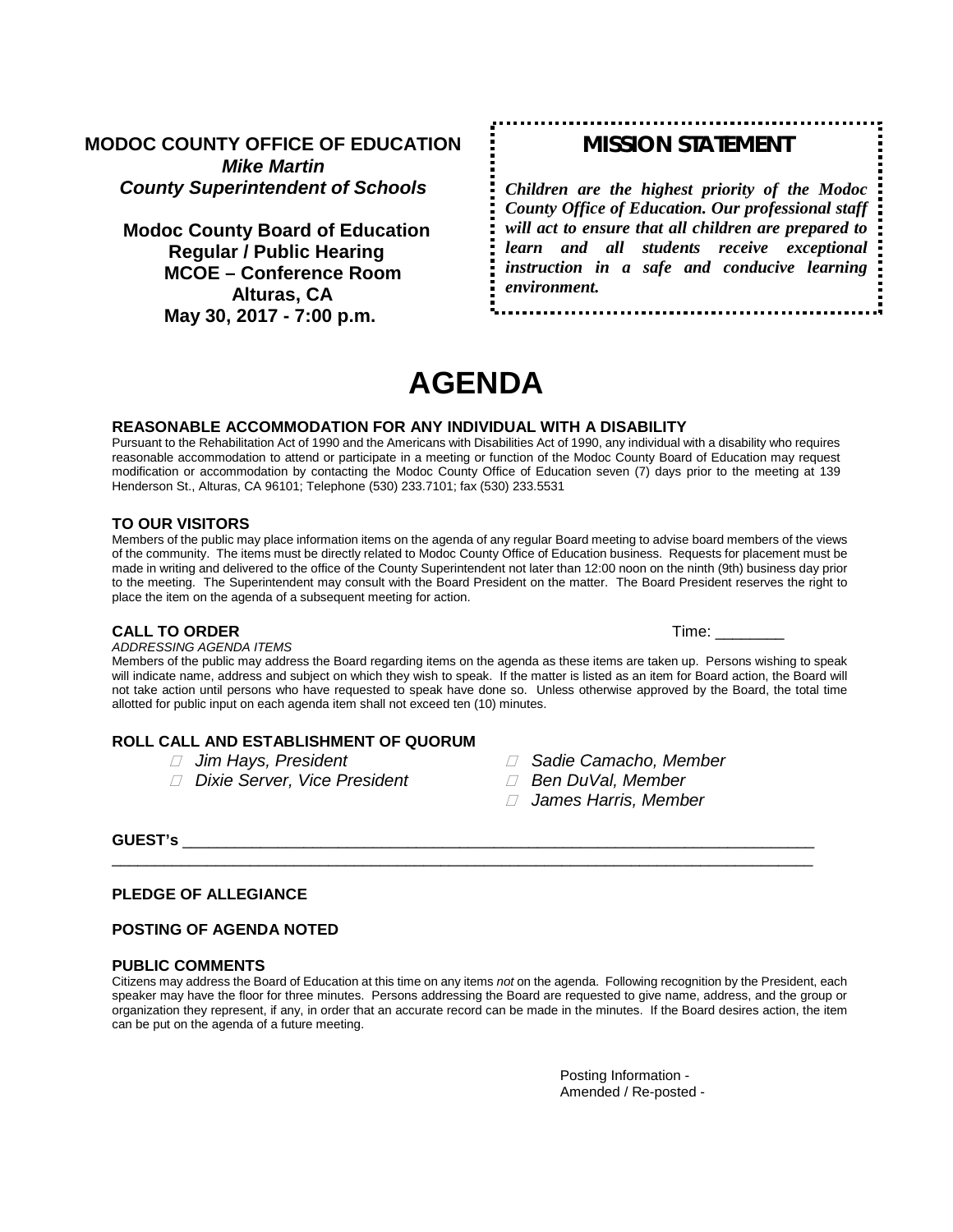## **1. PRESENTATIONS/REPORTS**

Lisa Reed, Director of Early Head Start Mike Martin, County Superintendent

## **2. CONSENT AGENDA ITEMS**

- 2.1 Approval of Minutes: Regular Board Meeting (Pgs. 4-6) April 10, 2017
- 2.2 Temporary County Certificates (Pgs. 7-12)
- 2.3 Approval Disposal of Class 3 Documents (2011-2012 and 2009-2010), and authorized by Article 2, section 16023 through 16028, of Article 5, California Administrative Code. (Pgs. 13-14)

## **3. INFORMATION**

- 3.1 First Reading Superintendent / Board Policy
	- BP/SP 1312.3 Uniform Complaint Procedures (Pgs. 15-19)
	- BP/SP 5141.52 Suicide Prevention (Pgs. 20-21)
	- BP/SP 5148.2 After School Programs (Pgs. 22-23)
	- BB 9012 Board Member Electronic Communications (Pgs. 24-25)
- 3.2 Public Hearing 2017-18 Local Control and Accountability Plan (LCAP) (Pgs. 26-85)
- 3.3 Public Hearing 2017-18 Modoc County Office of Education Budget (Pgs. 86-186)

## **4. CONSIDERATION / ACTION**

- 4.1 Second Reading / Approval Superintendent / Board Policy
	- BP/SP 3260 Fees and Charges (Pgs. 187-188)
	- BP/SP 5111 Admission (Pgs.  $189-190$ )
	- BP/SP 5113 Absences and Excuses (Pgs. 191-192)
	- BP/SP 5141.21 Administering Medication and Monitoring Health Conditions (Pgs. 193-194)
	- BP/SP 6174 Education for English Learners (Pgs. 195-200)
- 4.2 Approval Membership to Community Advisory Committee for Special Education - Maxine Godfrey (Pg. 201)